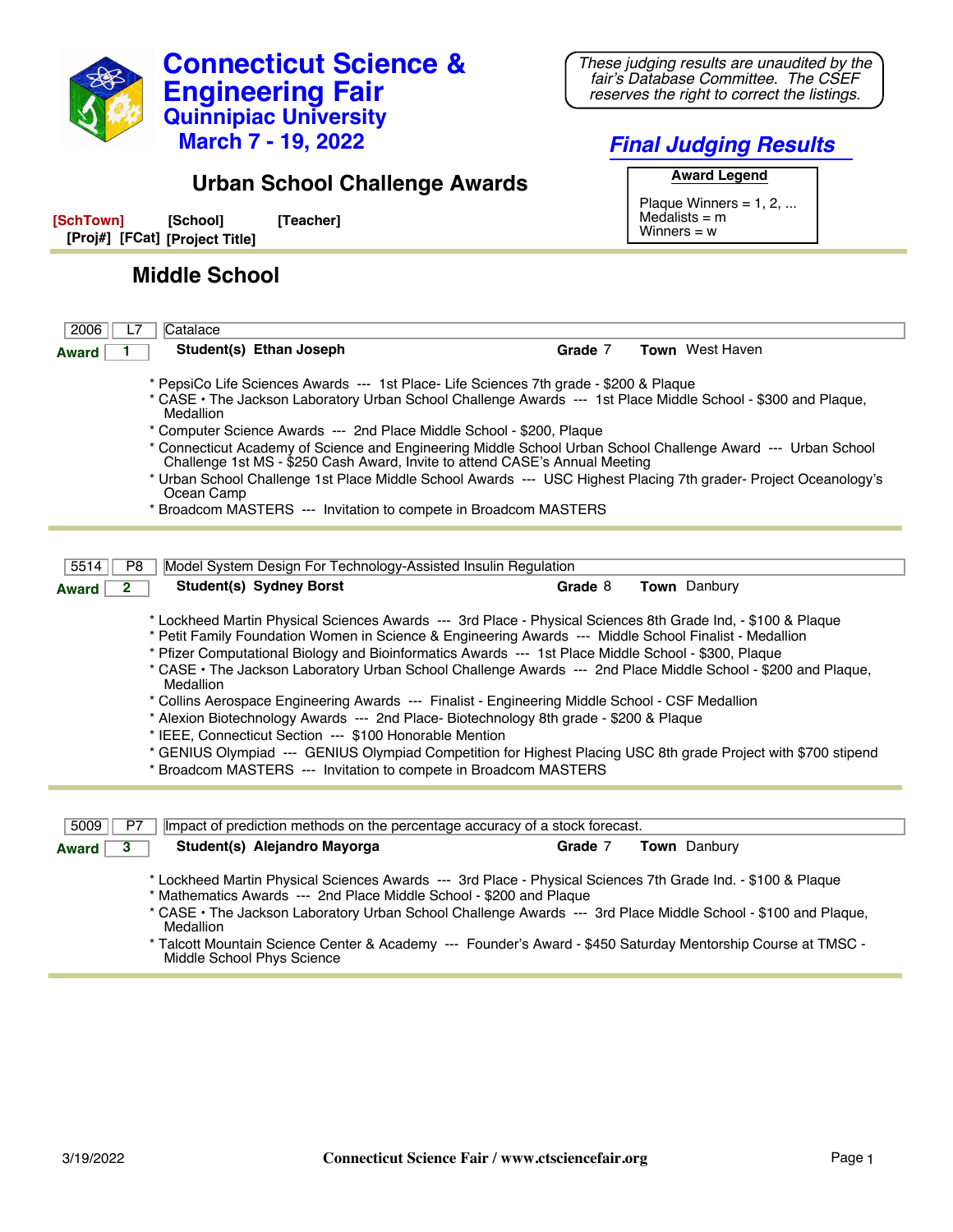| <b>Connecticut Science &amp;</b>                                                                                                                                                                                                                                                                                                                                                                                                                                                                                                                                                                                                                                                                                                                                                                                                                                                                                                                                                                                                                                                                                                                                                                 | These judging results are unaudited by the<br>fair's Database Committee. The CSEF |  |
|--------------------------------------------------------------------------------------------------------------------------------------------------------------------------------------------------------------------------------------------------------------------------------------------------------------------------------------------------------------------------------------------------------------------------------------------------------------------------------------------------------------------------------------------------------------------------------------------------------------------------------------------------------------------------------------------------------------------------------------------------------------------------------------------------------------------------------------------------------------------------------------------------------------------------------------------------------------------------------------------------------------------------------------------------------------------------------------------------------------------------------------------------------------------------------------------------|-----------------------------------------------------------------------------------|--|
| <b>Engineering Fair</b>                                                                                                                                                                                                                                                                                                                                                                                                                                                                                                                                                                                                                                                                                                                                                                                                                                                                                                                                                                                                                                                                                                                                                                          | reserves the right to correct the listings.                                       |  |
| <b>Quinnipiac University</b>                                                                                                                                                                                                                                                                                                                                                                                                                                                                                                                                                                                                                                                                                                                                                                                                                                                                                                                                                                                                                                                                                                                                                                     |                                                                                   |  |
| <b>March 7 - 19, 2022</b>                                                                                                                                                                                                                                                                                                                                                                                                                                                                                                                                                                                                                                                                                                                                                                                                                                                                                                                                                                                                                                                                                                                                                                        | <b>Final Judging Results</b>                                                      |  |
| <b>Urban School Challenge Awards</b>                                                                                                                                                                                                                                                                                                                                                                                                                                                                                                                                                                                                                                                                                                                                                                                                                                                                                                                                                                                                                                                                                                                                                             | <b>Award Legend</b>                                                               |  |
|                                                                                                                                                                                                                                                                                                                                                                                                                                                                                                                                                                                                                                                                                                                                                                                                                                                                                                                                                                                                                                                                                                                                                                                                  | Plaque Winners = $1, 2, $                                                         |  |
| [SchTown]<br>[Teacher]<br>[School]<br>[Proj#] [FCat] [Project Title]                                                                                                                                                                                                                                                                                                                                                                                                                                                                                                                                                                                                                                                                                                                                                                                                                                                                                                                                                                                                                                                                                                                             | Medalists $=$ m<br>Winners $= w$                                                  |  |
|                                                                                                                                                                                                                                                                                                                                                                                                                                                                                                                                                                                                                                                                                                                                                                                                                                                                                                                                                                                                                                                                                                                                                                                                  |                                                                                   |  |
| Design and Testing of an Integrated 360 Degree Pi Camera System for Deep Well Rescue Mission<br>5505<br>P8                                                                                                                                                                                                                                                                                                                                                                                                                                                                                                                                                                                                                                                                                                                                                                                                                                                                                                                                                                                                                                                                                       |                                                                                   |  |
| Student(s) Sandhya Sudarsanam<br>4<br><b>Award</b>                                                                                                                                                                                                                                                                                                                                                                                                                                                                                                                                                                                                                                                                                                                                                                                                                                                                                                                                                                                                                                                                                                                                               | Town Danbury<br>Grade 8                                                           |  |
| * Lockheed Martin Physical Sciences Awards --- 4th Place - Physical Sciences 8th Grade Ind. - Plaque<br>* Petit Family Foundation Women in Science & Engineering Awards --- 2nd Place - Middle School- \$200 / Plaque<br>* CASE · The Jackson Laboratory Urban School Challenge Awards --- 4th Place Middle School - Plaque, Medallion<br>* Stanley Black & Decker Applied Technology Awards --- Middle School Finalist - Medallion<br>* Computer Science Awards --- 1st Place Middle School - \$300, Plaque<br>* Collins Aerospace Engineering Awards --- 2nd Place- Engineering MS- \$200 & Plaque<br>* Raytheon Corporation Awards --- \$500, Plaque<br>* Office of Naval Research- U.S. Navy / U.S. Marine Corps --- Middle School- Certificate, \$25 gift card given by CSEF<br>* IEEE, Connecticut Section --- \$250 Honors Award -Junior<br>* Jon Chapitis Memorial Award --- John Chapitis Spirit of Innovation Award - MS \$100<br>* Zepke Awards --- \$100 - For the Best Use of Electronic Circuitry- Middle School<br>* Broadcom MASTERS --- Invitation to compete in Broadcom MASTERS<br>Mealybug Management 101<br>2010<br>L7<br>A Study of Household Plant Pest Treatment Options |                                                                                   |  |
| Student(s) Avni Manish<br>5<br><b>Award</b>                                                                                                                                                                                                                                                                                                                                                                                                                                                                                                                                                                                                                                                                                                                                                                                                                                                                                                                                                                                                                                                                                                                                                      | Grade 7<br>Town Newington                                                         |  |
| * PepsiCo Life Sciences Awards --- 4th Place- Life Sciences 7th grade - Plaque<br>* CASE • The Jackson Laboratory Urban School Challenge Awards --- 5th Place Middle School - Plaque, Medallion<br>* EnergizeCT Future Sustainability Awards --- Middle School Finalist - Medallion<br>* Alexion Biotechnology Awards --- 3rd Place- Biotechnology 7th grade - \$100 & Plaque                                                                                                                                                                                                                                                                                                                                                                                                                                                                                                                                                                                                                                                                                                                                                                                                                    |                                                                                   |  |
| 1017<br>How do fears change with age?                                                                                                                                                                                                                                                                                                                                                                                                                                                                                                                                                                                                                                                                                                                                                                                                                                                                                                                                                                                                                                                                                                                                                            |                                                                                   |  |
| Student(s) Shiloh Gutierrez<br><b>Award</b><br>m                                                                                                                                                                                                                                                                                                                                                                                                                                                                                                                                                                                                                                                                                                                                                                                                                                                                                                                                                                                                                                                                                                                                                 | Grade 8<br>Town Bridgeport                                                        |  |
| <b>Alyssa Cruz</b>                                                                                                                                                                                                                                                                                                                                                                                                                                                                                                                                                                                                                                                                                                                                                                                                                                                                                                                                                                                                                                                                                                                                                                               | Grade 8<br>Town Bridgeport                                                        |  |
| * CASE • The Jackson Laboratory Urban School Challenge Awards --- Middle School Finalist - Medallion                                                                                                                                                                                                                                                                                                                                                                                                                                                                                                                                                                                                                                                                                                                                                                                                                                                                                                                                                                                                                                                                                             |                                                                                   |  |
| 5510<br>The Effects of Ice Mitigation Strategies on Livestock Waterers<br>P <sub>8</sub>                                                                                                                                                                                                                                                                                                                                                                                                                                                                                                                                                                                                                                                                                                                                                                                                                                                                                                                                                                                                                                                                                                         |                                                                                   |  |
| Student(s) Sophia Blumenreich<br><b>Award</b><br>m                                                                                                                                                                                                                                                                                                                                                                                                                                                                                                                                                                                                                                                                                                                                                                                                                                                                                                                                                                                                                                                                                                                                               | Grade 8<br>Town Danbury                                                           |  |
| * Lockheed Martin Physical Sciences Awards --- 2nd Place - Physical Sciences 8th Grade Ind. - \$200 & Plaque<br>* CASE · The Jackson Laboratory Urban School Challenge Awards --- Middle School Finalist - Medallion<br>* Alexion Biotechnology Awards --- Finalist - Biotechnology 8th grade - CSF Medallion<br>* J.A. Augustine Award --- \$100 for excellence in physical sciences<br>* Broadcom MASTERS --- Invitation to compete in Broadcom MASTERS                                                                                                                                                                                                                                                                                                                                                                                                                                                                                                                                                                                                                                                                                                                                        |                                                                                   |  |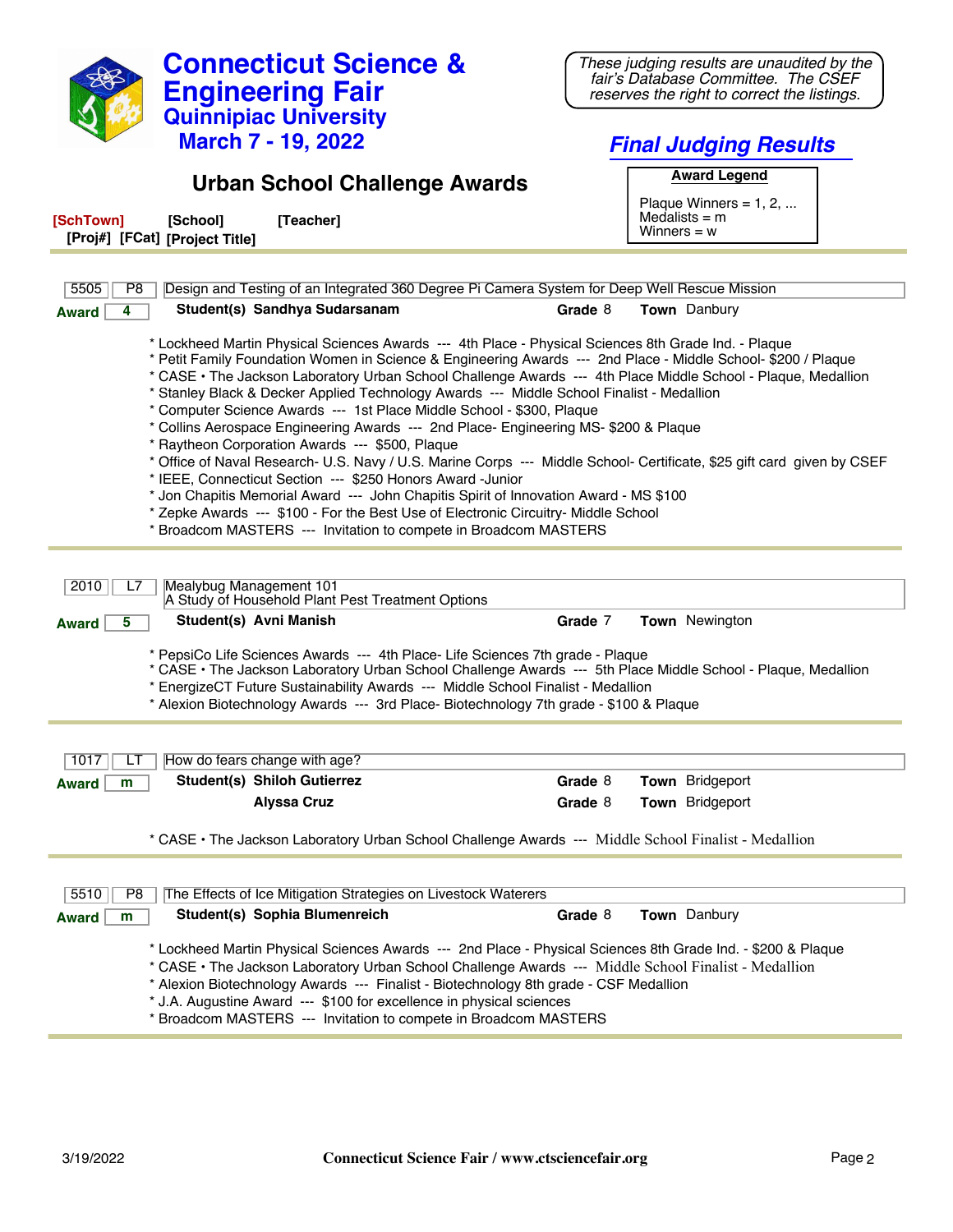| <b>Connecticut Science &amp;</b><br><b>Engineering Fair</b><br><b>Quinnipiac University</b>                                                                                                                                                                                                                                                                                                                                                                                                             | These judging results are unaudited by the<br>fair's Database Committee. The CSEF<br>reserves the right to correct the listings. |  |
|---------------------------------------------------------------------------------------------------------------------------------------------------------------------------------------------------------------------------------------------------------------------------------------------------------------------------------------------------------------------------------------------------------------------------------------------------------------------------------------------------------|----------------------------------------------------------------------------------------------------------------------------------|--|
| <b>March 7 - 19, 2022</b>                                                                                                                                                                                                                                                                                                                                                                                                                                                                               | <b>Final Judging Results</b>                                                                                                     |  |
| <b>Urban School Challenge Awards</b>                                                                                                                                                                                                                                                                                                                                                                                                                                                                    | <b>Award Legend</b>                                                                                                              |  |
| [SchTown]<br>[School]<br>[Teacher]<br>[Proj#] [FCat] [Project Title]                                                                                                                                                                                                                                                                                                                                                                                                                                    | Plaque Winners = $1, 2, $<br>Medalists $=$ m<br>Winners $= w$                                                                    |  |
|                                                                                                                                                                                                                                                                                                                                                                                                                                                                                                         |                                                                                                                                  |  |
| Benefit of Granular and Mesh Filters on Concentrations of Microplastics in Water<br>4013<br>PТ                                                                                                                                                                                                                                                                                                                                                                                                          |                                                                                                                                  |  |
| Student(s) Krrish Brahmkshatriya<br>m<br><b>Award</b>                                                                                                                                                                                                                                                                                                                                                                                                                                                   | Grade 8<br><b>Town</b> Danbury                                                                                                   |  |
| <b>Benjamin Miller</b>                                                                                                                                                                                                                                                                                                                                                                                                                                                                                  | Grade 8<br>Town Danbury                                                                                                          |  |
| <b>Alexander Herzegovitch</b>                                                                                                                                                                                                                                                                                                                                                                                                                                                                           | Town Danbury<br>Grade 8                                                                                                          |  |
| * Lockheed Martin Physical Sciences Awards --- 3rd Place - Physical Sciences MS Team - Plaque<br>* CASE • The Jackson Laboratory Urban School Challenge Awards --- Middle School Finalist - Medallion<br>* Environmental Sciences Awards with CACIWC --- MS Finalist - CSF Medallion<br>* Alexion Biotechnology Awards --- 5th Place- Biotechnology 8th grade - Plaque<br>* John S. Kendall Memorial Awards --- \$300 John S. Kendall Award for Excellence In Mechanical Engineering - Middle<br>School |                                                                                                                                  |  |
| 5006<br>It's not a pro, It's a robot?<br>P7<br><b>Student(s) Gavin Dusel</b><br>m<br><b>Award</b><br>* CASE • The Jackson Laboratory Urban School Challenge Awards --- Middle School Finalist - Medallion<br>* U.S. Air Force --- Certificate & \$25 gift card from CSEF                                                                                                                                                                                                                                | Grade 7<br>Town Newington                                                                                                        |  |
| Flocculants to Mitigate Harmful Algal Blooms (HABS)<br>1005<br>LT<br><b>Student(s) Saket Aliminate</b><br>m<br><b>Award</b>                                                                                                                                                                                                                                                                                                                                                                             | Town Milford<br>Grade 8                                                                                                          |  |
| Sahithi Aliminate                                                                                                                                                                                                                                                                                                                                                                                                                                                                                       | Grade 7<br><b>Town Milford</b>                                                                                                   |  |
| * PepsiCo Life Sciences Awards --- 3rd Place- Life Sciences MS Team - Plaque<br>* CASE . The Jackson Laboratory Urban School Challenge Awards --- Middle School Finalist - Medallion                                                                                                                                                                                                                                                                                                                    |                                                                                                                                  |  |
| Which Type of Rocket FIn will affect a Rocket's Time, Height, and Distance the Greatest?<br>4006<br>PТ                                                                                                                                                                                                                                                                                                                                                                                                  |                                                                                                                                  |  |
| Student(s) Nivrith Ananth Iyer<br><b>Award</b><br>m                                                                                                                                                                                                                                                                                                                                                                                                                                                     | <b>Town</b> West Haven<br>Grade 8                                                                                                |  |
| <b>Parth Gokhale</b>                                                                                                                                                                                                                                                                                                                                                                                                                                                                                    | Grade 8<br><b>Town Milford</b>                                                                                                   |  |
| * CASE • The Jackson Laboratory Urban School Challenge Awards --- Middle School Finalist - Medallion<br>* Raytheon Corporation Awards --- \$500, Plaque                                                                                                                                                                                                                                                                                                                                                 |                                                                                                                                  |  |
| The Effects of Run-off Pollutants on the Harmful Algal Bloom (HAB) model C. Vulgaris<br>2001<br>L7<br>Student(s) Adithi Variar<br><b>Award</b><br>m                                                                                                                                                                                                                                                                                                                                                     | Grade 7<br>Town Wallingford                                                                                                      |  |
| * CASE • The Jackson Laboratory Urban School Challenge Awards --- Middle School Finalist - Medallion<br>* Schoepfer Award for Excellence in Local Aquatic Science --- For excellence in a local water quality study, \$100 cash<br>* The Community Foundation for Greater New Haven Ecology, Environmental, and Alternative Energy Research Prize<br>--- Urban Public School Environmental / Energy Award- \$459                                                                                        |                                                                                                                                  |  |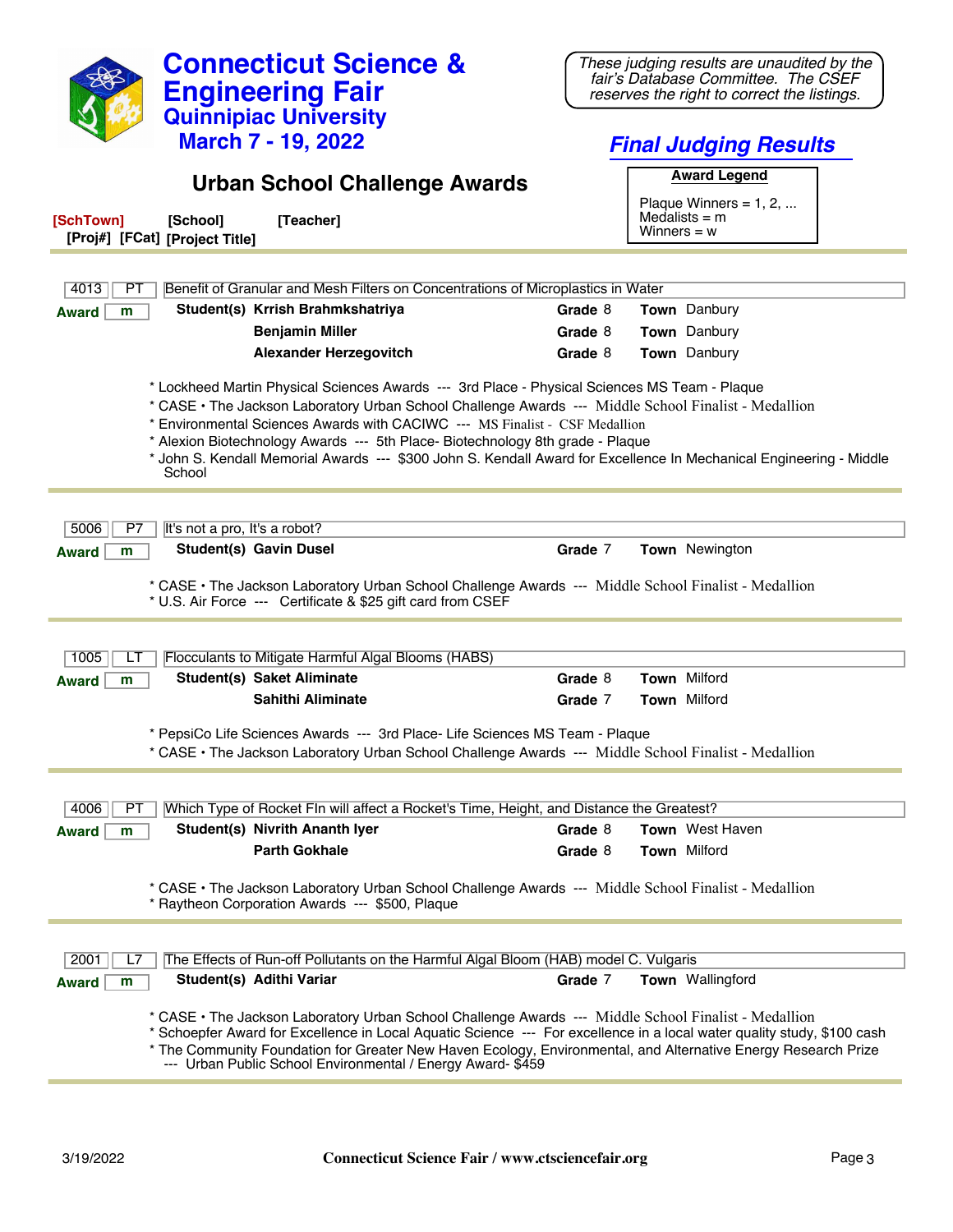| <b>Connecticut Science &amp;</b><br><b>Engineering Fair</b><br><b>Quinnipiac University</b><br><b>March 7 - 19, 2022</b>                                                                                                                                                                                                                                                                                                                                                                                                                                                                                                                               | These judging results are unaudited by the<br>fair's Database Committee. The CSEF<br>reserves the right to correct the listings.<br><b>Final Judging Results</b> |
|--------------------------------------------------------------------------------------------------------------------------------------------------------------------------------------------------------------------------------------------------------------------------------------------------------------------------------------------------------------------------------------------------------------------------------------------------------------------------------------------------------------------------------------------------------------------------------------------------------------------------------------------------------|------------------------------------------------------------------------------------------------------------------------------------------------------------------|
| <b>Urban School Challenge Awards</b>                                                                                                                                                                                                                                                                                                                                                                                                                                                                                                                                                                                                                   | <b>Award Legend</b>                                                                                                                                              |
| [SchTown]<br>[Teacher]<br>[School]<br>[Proj#] [FCat] [Project Title]                                                                                                                                                                                                                                                                                                                                                                                                                                                                                                                                                                                   | Plaque Winners = $1, 2, $<br>Medalists $=$ m<br>Winners $= w$                                                                                                    |
| <b>High School</b>                                                                                                                                                                                                                                                                                                                                                                                                                                                                                                                                                                                                                                     |                                                                                                                                                                  |
| Implementing Nontoxic Modified Magnetic Metal Oxide Nanoparticle Enhanced Biochar Filtration for the Efficient<br>3009<br>LS.<br>Removal of Emerging Contaminants in an Aqueous Solution                                                                                                                                                                                                                                                                                                                                                                                                                                                               |                                                                                                                                                                  |
| Student(s) Snigtha Mohanraj<br><b>Award</b>                                                                                                                                                                                                                                                                                                                                                                                                                                                                                                                                                                                                            | Town Ansonia<br>Grade 9                                                                                                                                          |
| * PepsiCo Life Sciences Awards --- 2nd Place- Life Sciences Senior High - \$300 & Plaque<br>* CASE • The Jackson Laboratory Urban School Challenge Awards --- 1st Place High School - \$500 and Plaque,<br>Medallion<br>* H. Joseph Gerber Award of Excellence presented by the Connecticut Academy of Science and Engineering --- \$500<br>to 1st HS Urban School Challenge Science Department for Equipment/Supplies<br>* American Meteorological Society --- Certificate & \$25 gift card given by CSEF<br>* ASM Materials Education Foundation --- Certificate & \$25 gift card given by CSEF                                                      |                                                                                                                                                                  |
|                                                                                                                                                                                                                                                                                                                                                                                                                                                                                                                                                                                                                                                        |                                                                                                                                                                  |
| 3002<br>LS<br>Quantifying the interspecific impacts of the native relationships of the Long Island Sound<br><b>Student(s) Sarah Davis</b><br>$\mathbf{2}$<br><b>Award</b>                                                                                                                                                                                                                                                                                                                                                                                                                                                                              | Town Trumbull<br>Grade 12                                                                                                                                        |
| * PepsiCo Life Sciences Awards --- Finalist - Life Science Senior High - CSF Medallion<br>* Petit Family Foundation Women in Science & Engineering Awards --- High School Finalist - Medallion<br>* CASE • The Jackson Laboratory Urban School Challenge Awards --- 2nd Place High School - \$400 and Plaque,<br>Medallion<br>* Environmental Sciences Awards with CACIWC --- HS Finalist - CSF Medallion<br>* Banning Family Life Science Award --- For excellence in invasive species research, \$100 cash<br>* GENIUS Olympiad --- GENIUS Olympiad Competition for HS Environmental, Energy, Ecology, or Biodiversity Project<br>with \$700 stipend |                                                                                                                                                                  |
|                                                                                                                                                                                                                                                                                                                                                                                                                                                                                                                                                                                                                                                        |                                                                                                                                                                  |
| Optimizing Desalinization of Industrial Brine Through Temperature Swing Solvent Extraction<br>PS<br>6067                                                                                                                                                                                                                                                                                                                                                                                                                                                                                                                                               |                                                                                                                                                                  |
| <b>Student(s) Jackson Warters</b><br>3<br><b>Award</b>                                                                                                                                                                                                                                                                                                                                                                                                                                                                                                                                                                                                 | Grade 12<br><b>Town Milford</b>                                                                                                                                  |
| * CASE • The Jackson Laboratory Urban School Challenge Awards --- 3rd Place High School - \$300 and Plaque,<br>Medallion<br>* Collins Aerospace Engineering Awards --- Finalist - Engineering High School - CSF Medallion                                                                                                                                                                                                                                                                                                                                                                                                                              |                                                                                                                                                                  |
| 6505<br><b>PST</b><br>Piezoelectric Wind Harvesting Electrical Energy Conversion                                                                                                                                                                                                                                                                                                                                                                                                                                                                                                                                                                       |                                                                                                                                                                  |
| Student(s) Dylan Pueschel<br><b>Award</b><br>4                                                                                                                                                                                                                                                                                                                                                                                                                                                                                                                                                                                                         | Town Hebron<br>Grade 12                                                                                                                                          |
| <b>John Watrous</b>                                                                                                                                                                                                                                                                                                                                                                                                                                                                                                                                                                                                                                    | Town Hartford<br>Grade 12                                                                                                                                        |
| * Lockheed Martin Physical Sciences Awards --- 2nd Place - Physical Sciences Senior High Team- \$300(split) &<br>Plaque<br>* CASE • The Jackson Laboratory Urban School Challenge Awards --- 4th Place High School - Plaque, Medallion<br>* EnergizeCT Future Sustainability Awards --- 1st Place High School - \$500 and Plaque<br>* Raytheon Corporation Awards --- \$500, Plaque                                                                                                                                                                                                                                                                    |                                                                                                                                                                  |
| * GENIUS Olympiad --- GENIUS Olympiad Competition for1st Place HS Future Sustainability with \$700 stipend                                                                                                                                                                                                                                                                                                                                                                                                                                                                                                                                             |                                                                                                                                                                  |